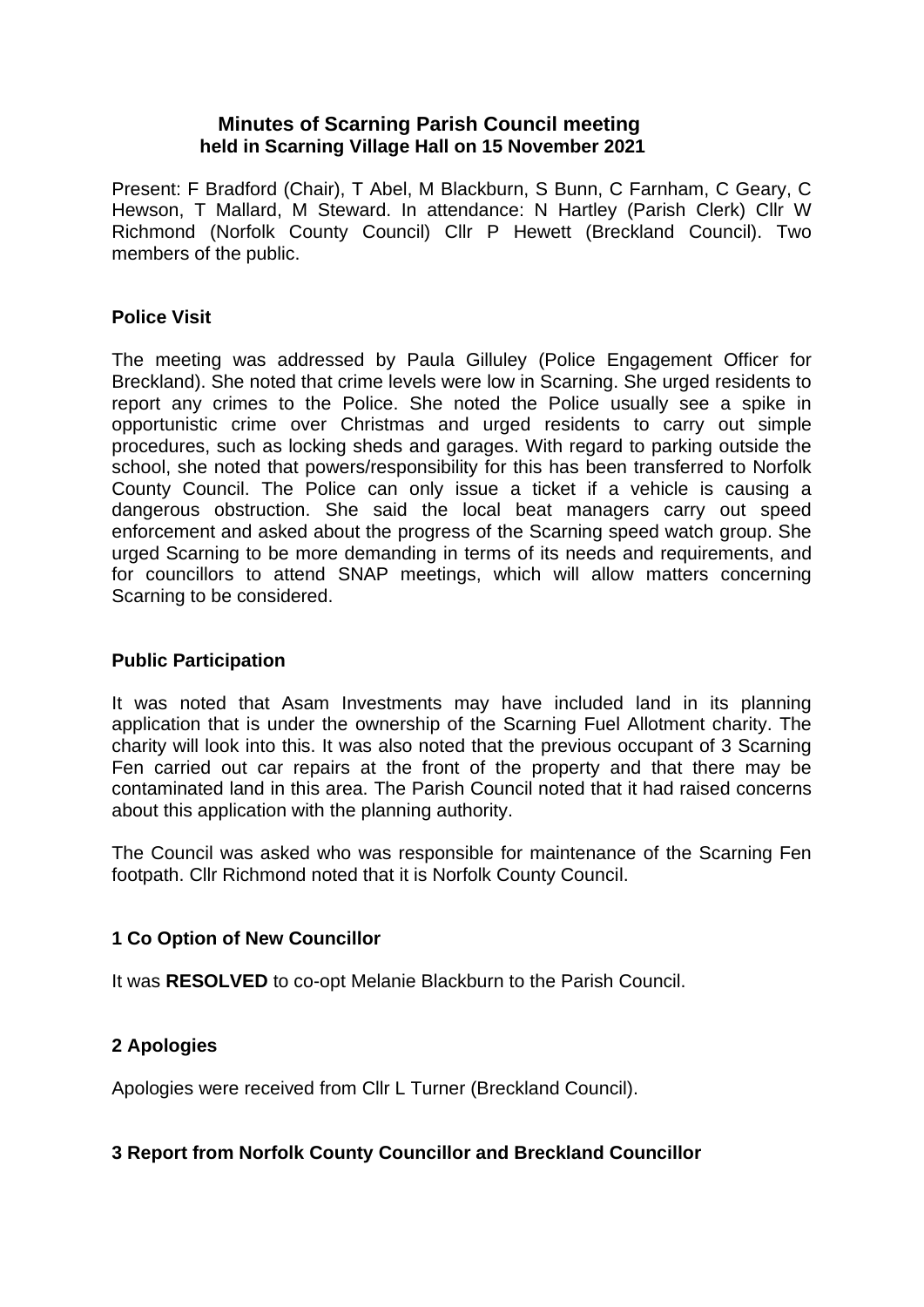Cllr W Richmond (Norfolk County Council) noted that he has put Dereham Road under the Road Safety Scheme Reduction plan to be considered in 2023. He was asked if the skid signs placed after works to potholes were an efficient spend and whether these could be more frequently removed. He noted the signs were positioned for safety reasons and will see if the signs can be removed more often. He was asked about the dips in Dereham Road (near Chestnut Road). The Council asked what the criteria was on which it is judged that these need attention. The clerk was asked to contact Norfolk County Council regarding this.

Cllr P Hewett (Breckland Council) noted the Local Plan is to be reviewed. He noted that he and Cllr Turner have called in the Asam Investments planning application and that it will be considered by the Planning Committee.

#### **4 Declarations of Interest**

None.

#### **5 Minutes**

It was **RESOLVED** to approve and sign the minutes of the meeting held on 18 October 2021 as a true and accurate record.

#### **6 Matters Arising**

Cllr Farnham asked if a second defibrillator/first aid course could be booked for next year. The date to be agreed for May 2022.

## **7 Planning**

7.1 Comments sent to Breckland Council

Asam Investments Ltd, 3 Scarning Fen 3PL/2021/1260/F Erection of dwelling - scheme reverted back to an attached dwelling

The Parish Council objected to this application on the grounds of overdevelopment of the site. The Council noted that what had started as an application for an extension has become an application for a separate dwelling. The Parish Council requested that Breckland Council visit the site re concerns over drainage and possible problems with flooding that may affect nearby residents.

7.2 Applications considered

Hope Springs, Dereham Road 3PL/2021/1403/HOU First floor side extension No objection

23 Allwood Avenue 3PL/2021/1462/HOU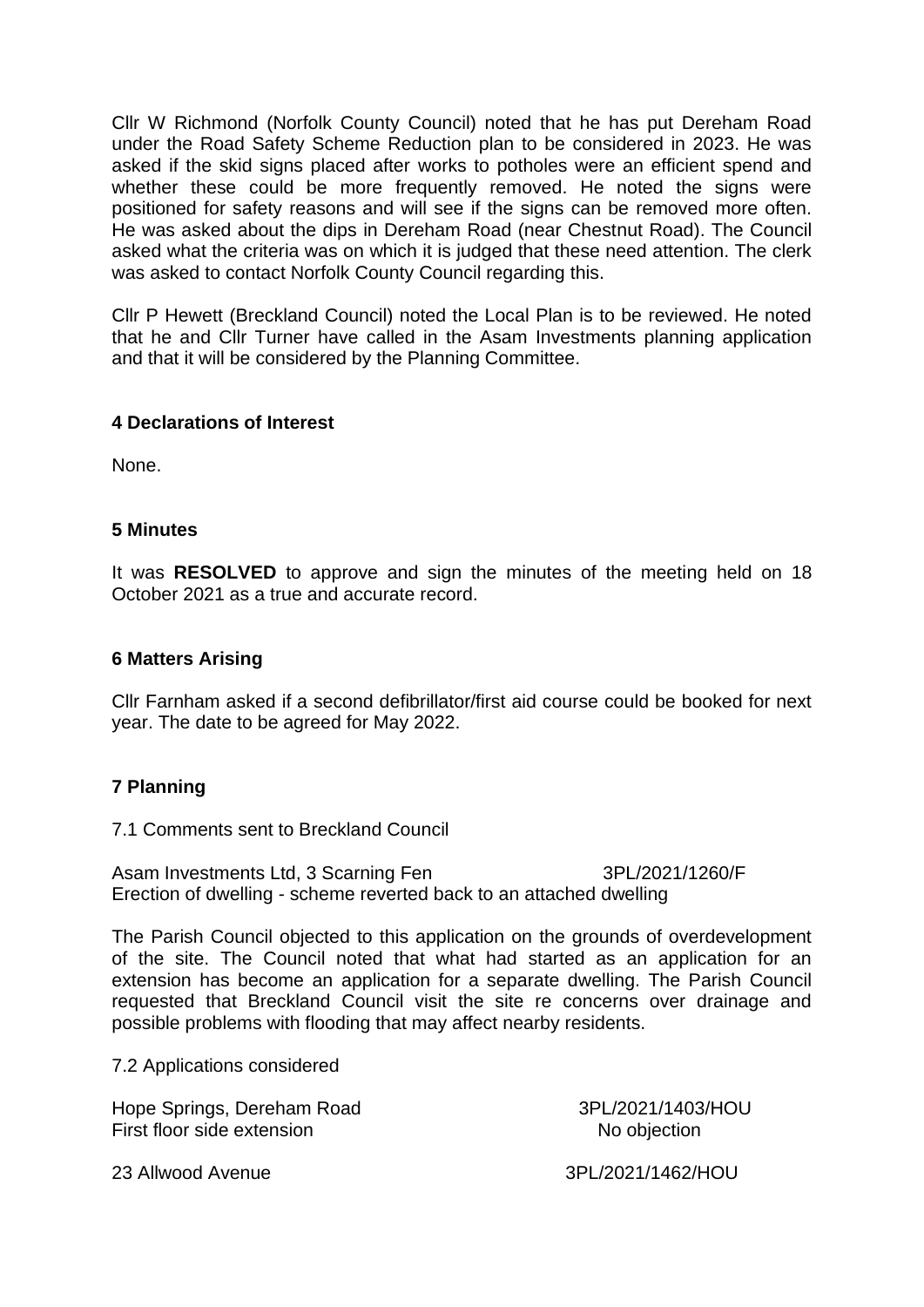Proposed first floor extension over garage and utility room No objection

Westholme, Chapel Lane 3PL/2021/1485/HOU Removal of garden sheds and construction of garden room/workshop

No objection, subject to the addition of a clause stating that the additional properties cannot be developed into a residential property or sold separately.

- 8 Finance
- 8.1 The following payments were made in accordance with the Budget:-

 N Hartley, clerk's salary, £729.65 HMRC, clerk's PAYE, £186.04 N Hartley, reimbursement of expenses, £216.73 N Hartley, reimbursement to cut key to Water Meadows for grass contractor, £7 Mansfield fencing, install bin, remove arch tower, restore springy at Blackthorn Drive play area, £130 Dee Jackson Training, defibrillator/First Aid course, £50 TOP Garden Services, cutting churchyard grass, £180 (Section 137) TOP Garden Services, cutting verges & Blackthorn Drive play field, £531 Age UK, charitable donation, £100 (Section 137) Big C, charitable donation, £100 (Section 137) Dereham Cancer Care, charitable donation, £100 (Section 137) East Anglian Air Ambulance, charitable donation, £100 (Section 137) East Anglian Children's Hospice, charitable donation, £100 (Sec 137) Norfolk Accident Rescue, charitable donation, £100 (Section 137) Priscilla Bacon Lodge, charitable donation, £100 (Section 137) Revitalise, charitable donation, £100 (Section 137) Dereham Meeting Point, charitable donation, £150 (Section 137) Norfolk Citizens Advice, charitable donation, £150 A Glister, purchase and install Christmas tree at Scarning church, £170 S Goldsworthy, flowers for boxes, £31.96 J Service, cut, rake and clear Lucy's Meadow, £625

8.2 The meeting received a report of Actual to Budgeted expenditure

## **9 Clerk's Report**

The meeting received a copy of the clerk's report.

## **10 Amendments to Internal Control Policy**

The Council considered amendments to its Internal Control policy to include the move to online banking. It was **RESOLVED** to approve the amendments.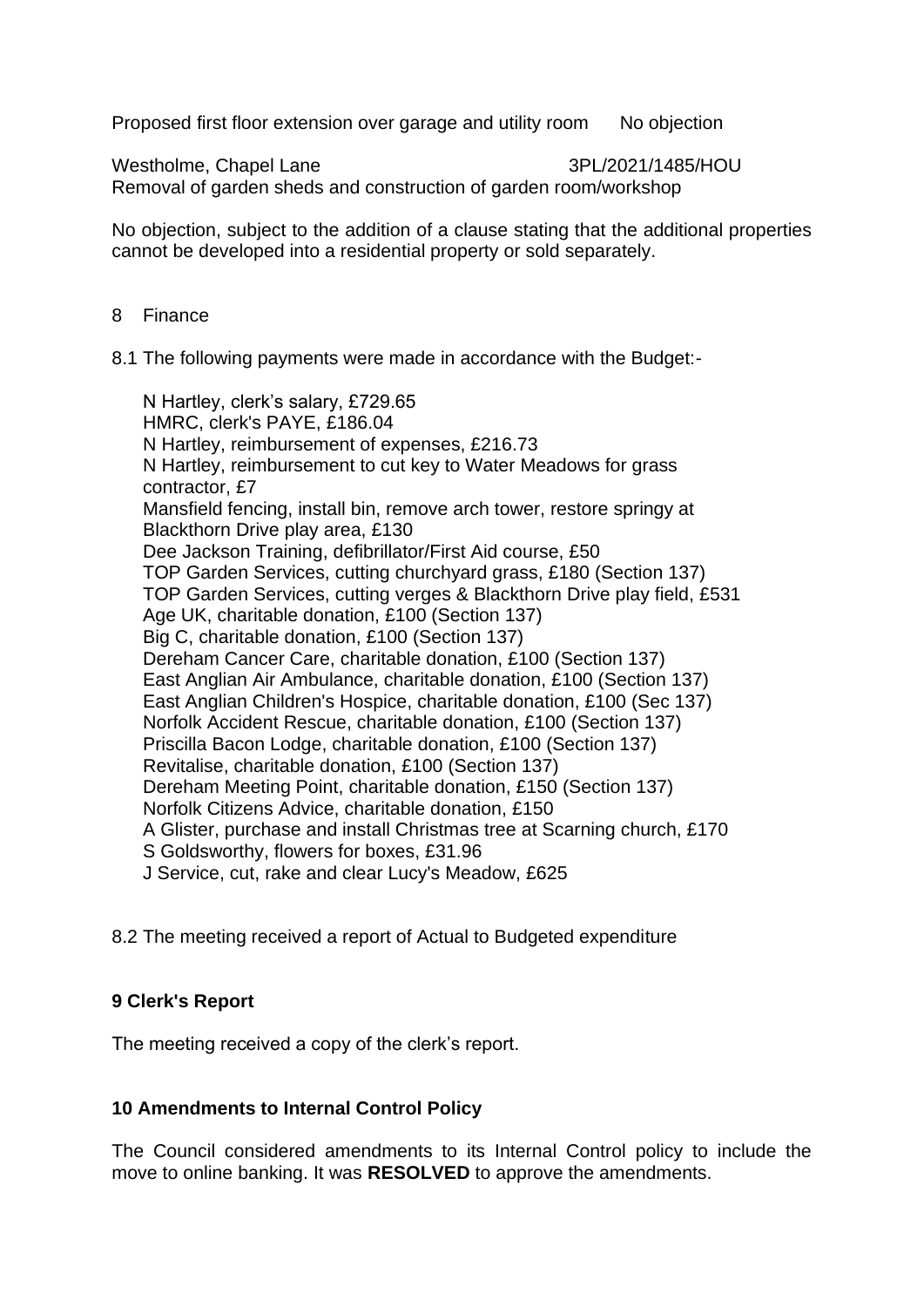### **11 Amendments to Risk Management Policy**

The Council considered amendments to its Risk Management policy to include the move to online banking. It was **RESOLVED** to approve the amendments.

#### **12 Green Grant**

The Council has been awarded a Green Grant of £500 from Breckland Council toward the cost of LEDs.

#### **13 New Scarning Signs**

Cllr Richmond (Norfolk County Council) confirmed the five locations for the new signs. Dereham Road (two), Stone Road/Fen Road, Draytonhall Lane and Fen Road off the A47.

## **14 Cutting the Grass in Scarning**

The Council considered a request from Scarning PCC to cut the churchyard grass in 2022. It was proposed that from a budgetary point of view there should be a cap on the number of cuts each year. The Council is waiting for a quote from its contractor and will consider this at its next meeting.

#### **15 Water Meadows Committee Report**

The Council received a copy of the Committee's report. It was **RESOLVED** to use part of the monies set aside for the play area to install safety surfacing under the swings and to apply for match funding. It was noted the four swing seats are to be replaced shortly. It was **RESOLVED** there is no need to employ a handyman.

#### **16 Proposal for a Youth Shelter**

The Council considered a request for a replacement Youth Shelter at the Blackthorn Drive play area. It was **RESOLVED** to replace the two wooden youth shelters with one new shelter. In advance of this, the Council will ask Breckland Council if the Council can install a pre-cast concrete or brick shelter, or steel shelter on the site. The Council has not included this expense in its draft budget for 2022/23 and will consider it in its budget for 2023/24.

## **17 Outdoor Table Tennis Table**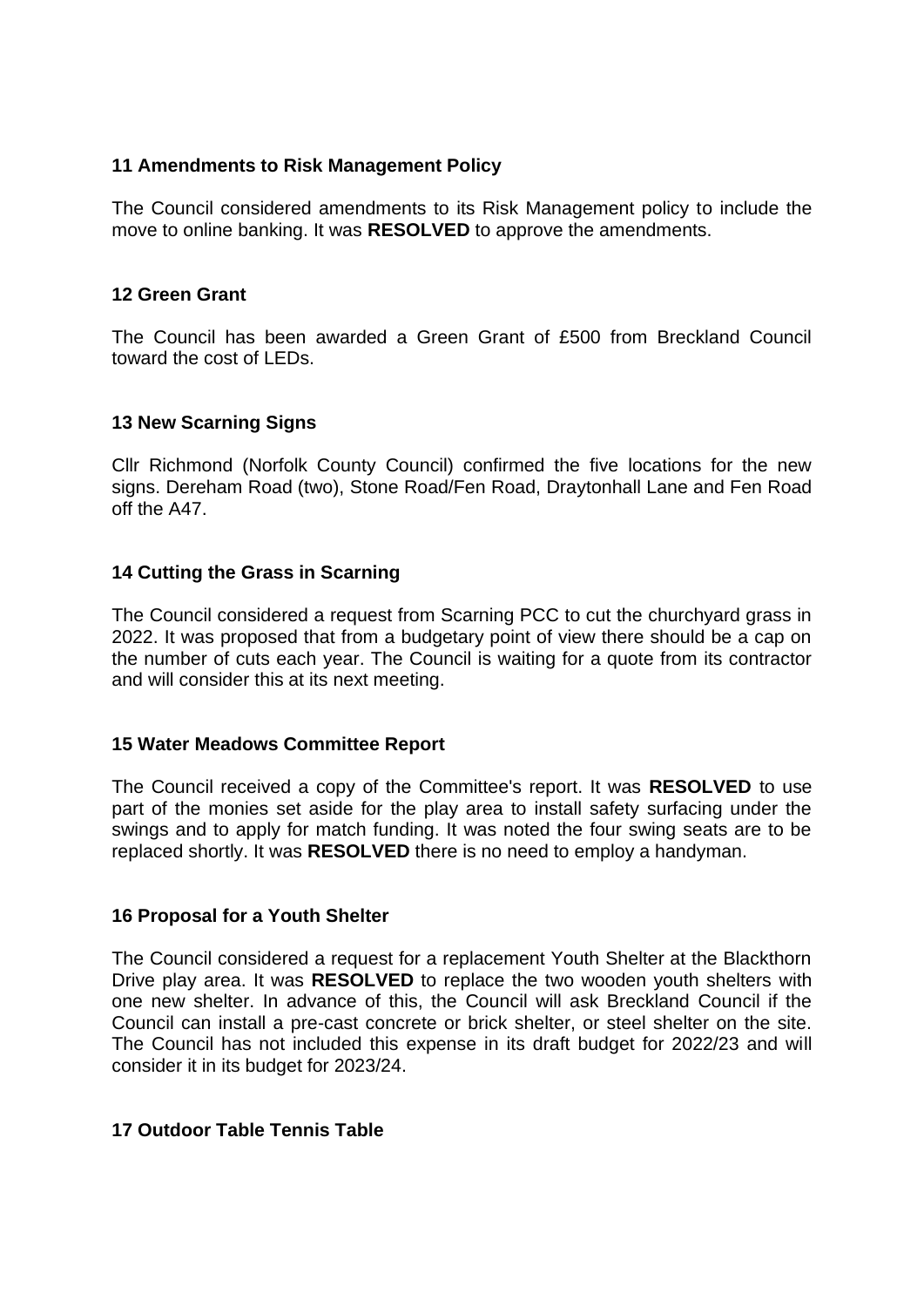The Council considered three quotes to install a concrete base for an outdoor table tennis table at Blackthorn Drive play area. The cheapest quote was that of Tim Abel and it was noted the Council is aware of the quality of his work. It was **RESOLVED**  to appoint Tim Abel to carry out the work in spring.

## **18 Draft Budget for 2022/23**

It was questioned whether the Council should be making charitable donations from the Precept. The draft budget will be considered again at the next meeting.

## **19 Printing the Beacon**

Cllr Abel advised the printing cost of the Gressenhall/Longham newsletter. It was questioned whether the Council should be printing a newsletter from an environmental perspective. The Council is currently printing four copies. It was **RESOLVED** to print ten copies on a trial basis for the next two months. Four copies to be put in the church and six copies in the Village Hall.

#### **20 Queen's Jubilee 2022**

Cllr Mallard outlined the suggested events over the Jubilee period and the need for more volunteers to help. It was **RESOLVED** to focus on the Big Lunch on the sunday.

## **21 Speed Watch Group**

Cllr Geary noted that there are eleven volunteers in the Speed watch group. Most have carried out the online training. When all have done the training, there will be face to face training.

#### **22 Bright Ideas for Scarning**

This document will be considered further at the next meeting.

#### **23 Items for inclusion in the next agenda**

Bright ideas for Scarning proposals

Sale of former Highway Surveyors land at Chapel Lane

Terms of reference between the Parish Council and Scarning Playing Field **Committee** 

A proposal to relocate the Beacon from Dereham Road lay-by